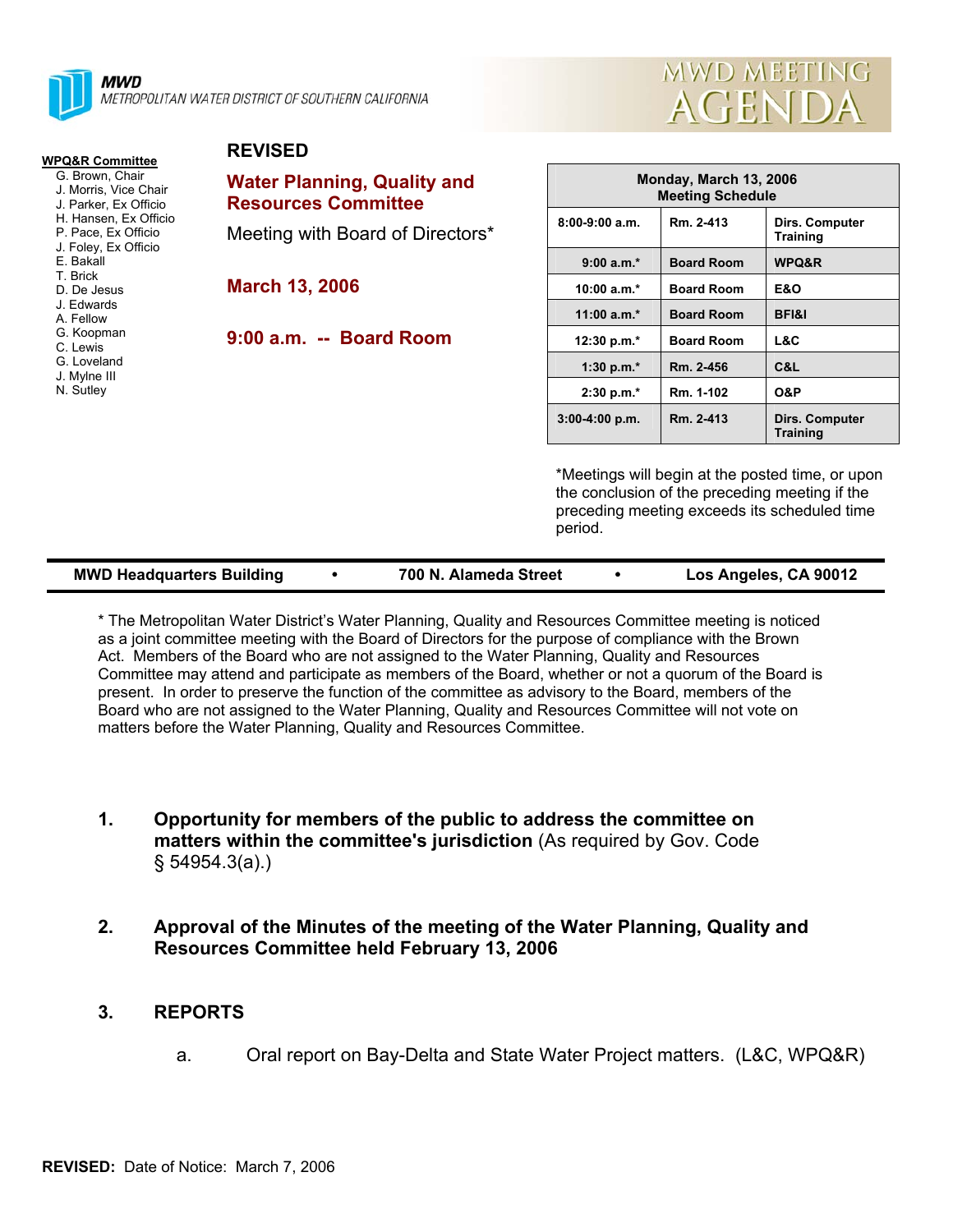#### **4. CONSENT CALENDAR ITEMS — ACTION**

None

#### **5. OTHER BOARD ITEMS — ACTION**

**Withdrawn** 8-5 Approve the policy principles regarding short-term emergency preparedness and long-term actions for the Sacramento- San Joaquin River Delta. (WPQ&R, C&L)

### **6. BOARD INFORMATION ITEMS**

None

#### **7. COMMITTEE ITEMS**

- a. Report on Water Surplus and Drought Management Plan
- b. Historical background report on Local Resources Program

### **8. MANAGEMENT REPORT**

a. Water Resource Management Manager's report

### **9. FOLLOW-UP ITEMS**

None

### **10. FUTURE AGENDA ITEMS**

### **11. COMMITTEE ITEMS**

- a. Oral report from the Colorado River Oversight Subcommittee. (E&O, WPQ&R)
- b. Oral report from the CALFED/Bay-Delta Oversight Subcommittee. (E&O, WPQ&R)